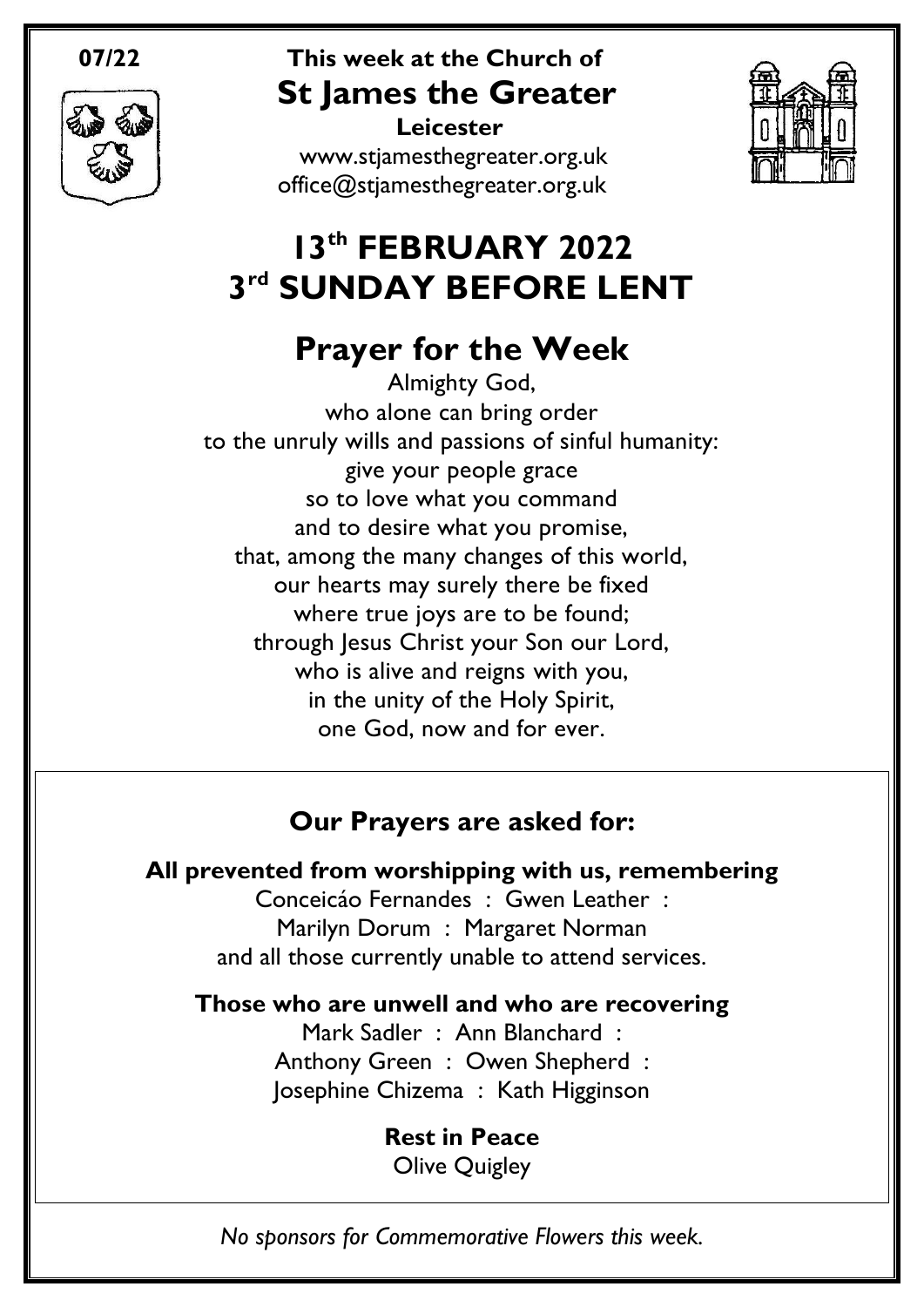## **08.30 Welcome to St James the Greater Holy Communion**

Book of Common Prayer Celebrant: The Reverend Philip Norwood Churchwarden: Paul Jenkins

**Please take this leaflet away with you at the end of the Service.**

If you are joining us in church for the 10:30 or 18:30 services, you will find a hymn book in the back of the chairs. A Service booklet, the weekly leaflet, seat spacing notices and a Track and Trace form will be made available for you. **Completion of this form is voluntary, as is wearing masks.**

# **10.30 Sung Eucharist**

*See order of service*

Celebrant: The Reverend Stephen Foster Churchwardens: April Rule and Janet Burton Servers: Michael Bull and Tony Chizema Setting: Mass in the Dorian Mode - *Cabena*. Gloria – Mass of St. Thomas - *Thorne.*

**OPENING HYMN 761 Praise the Lord! Ye heavens, adore him** 

READING Jeremiah 17. 5-10 *read by Val Bailey*

 $5$  Thus says the LORD:

Cursed are those who trust in mere mortals and make mere flesh their strength, whose hearts turn away from the LORD.

 $6$  They shall be like a shrub in the desert, and shall not see when relief comes.

They shall live in the parched places of the wilderness, in an uninhabited salt land.

- $7$  Blessed are those who trust in the LORD, whose trust is the LORD.
- $8$  They shall be like a tree planted by water, sending out its roots by the stream.

It shall not fear when heat comes, and its leaves shall stay green;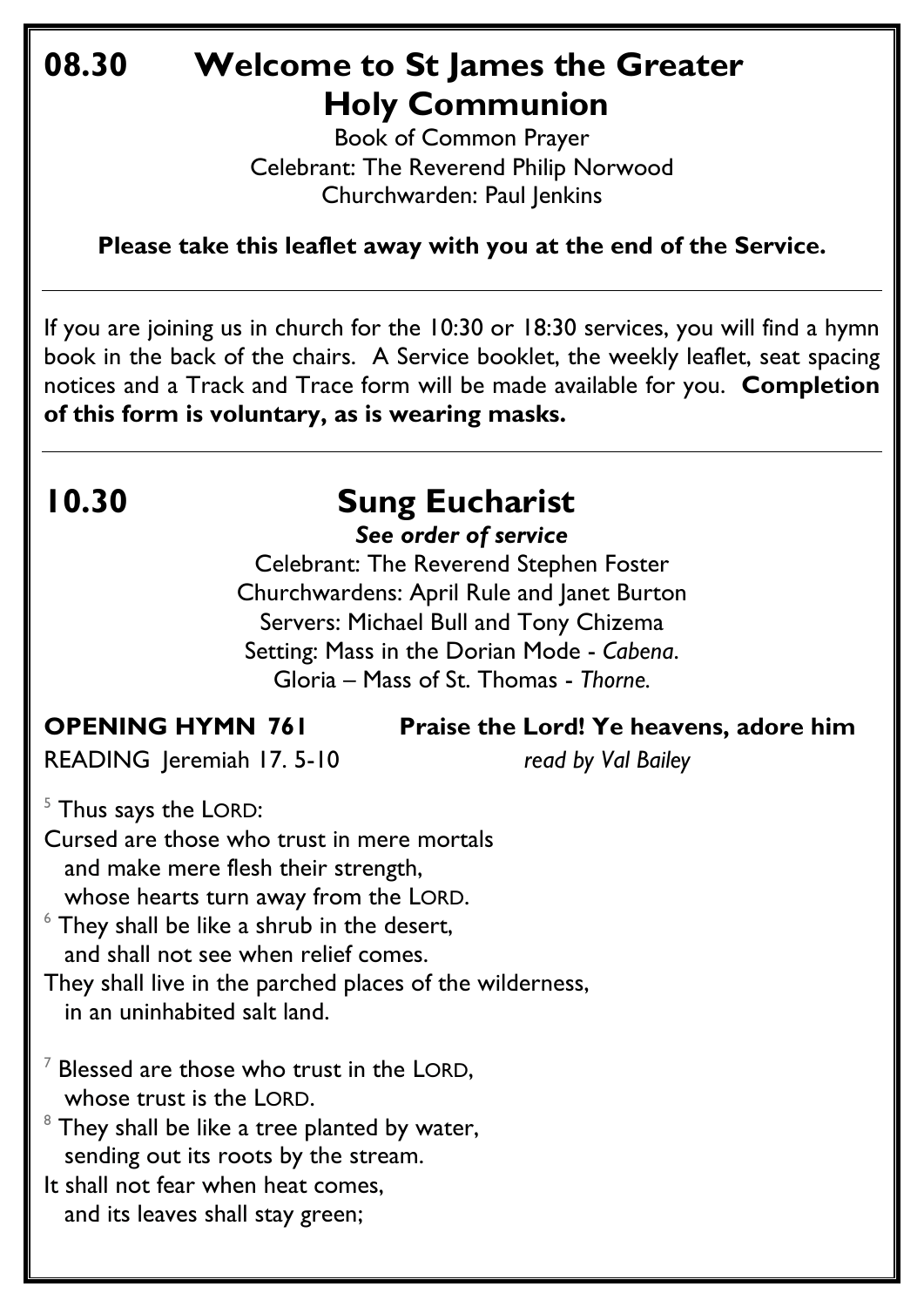in the year of drought it is not anxious, and it does not cease to bear fruit.

 $9$  The heart is devious above all else; it is perverse who can understand it?  $10$  I the LORD test the mind and search the heart, to give to all according to their ways, according to the fruit of their doings.

**GRADUAL HYMN 119 'Forgive our sins as we forgive'** 

GOSPEL Luke 6. 17-26

He came down with them and stood on a level place, with a great crowd of his disciples and a great multitude of people from all Judea, Jerusalem, and the coast of Tyre and Sidon. <sup>18</sup>They had come to hear him and to be healed of their diseases; and those who were troubled with unclean spirits were cured. <sup>19</sup>And all in the crowd were trying to touch him, for power came out from him and healed all of them.

20 Then he looked up at his disciples and said:

'Blessed are you who are poor,

for yours is the kingdom of God.

 $21$  'Blessed are you who are hungry now, for you will be filled.

'Blessed are you who weep now,

for you will laugh.

22 'Blessed are you when people hate you, and when they exclude you, revile you, and defame you on account of the Son of Man.  $23$ Rejoice on that day and leap for joy, for surely your reward is great in heaven; for that is what their ancestors did to the prophets.

 $24$  'But woe to you who are rich,

for you have received your consolation.

 $25$  'Woe to you who are full now,

for you will be hungry.

'Woe to you who are laughing now,

for you will mourn and weep.

26 'Woe to you when all speak well of you, for that is what their ancestors did to the false prophets.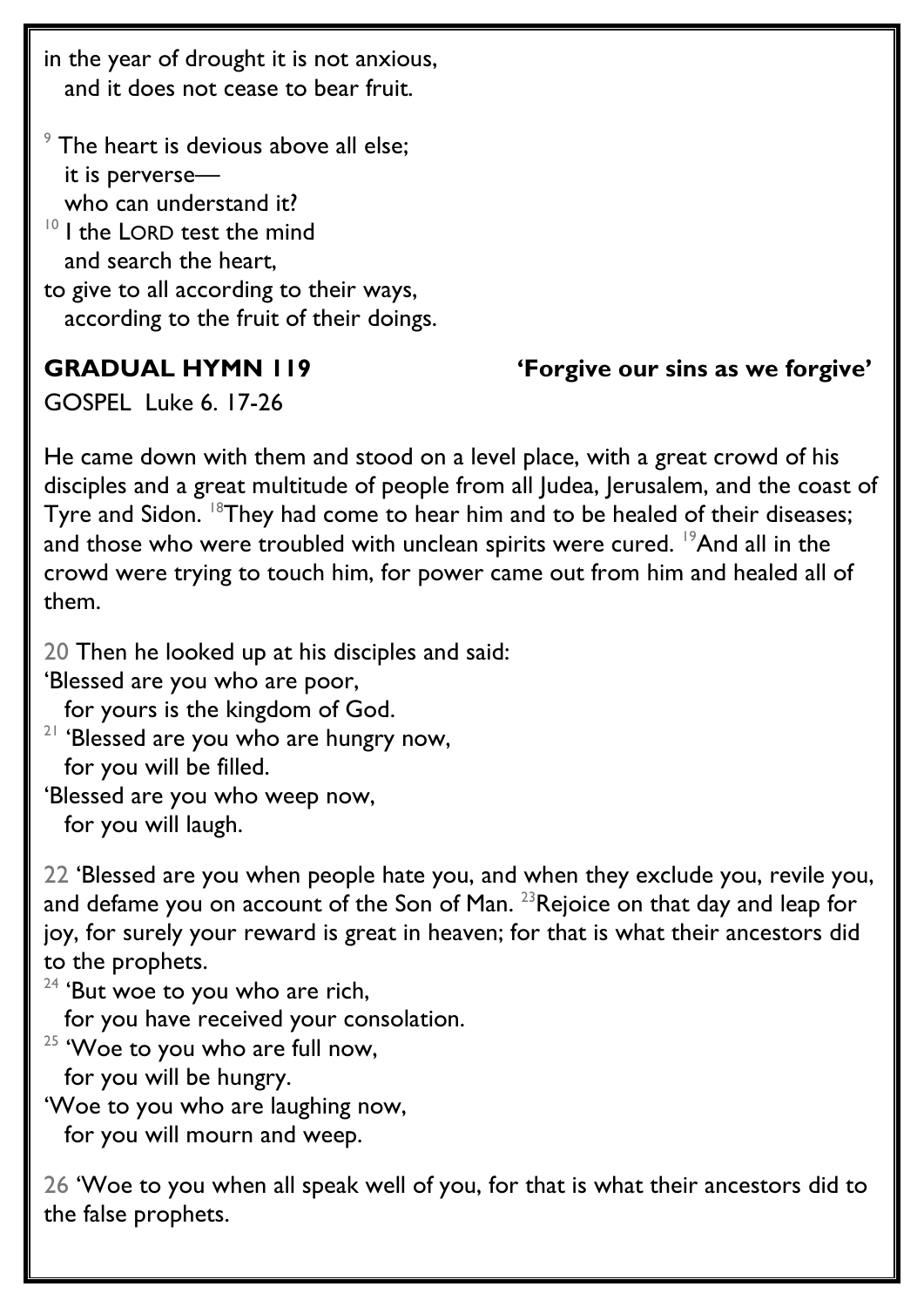| <b>SERMON</b>                                         |  | The Reverend Stephen Foster                  |  |
|-------------------------------------------------------|--|----------------------------------------------|--|
| <b>INTERCESSIONS</b>                                  |  | The Reverend Stephen Foster                  |  |
| <b>OFFERTORY HYMN 828</b>                             |  | Ye that know the Lord is gracious            |  |
| <b>ANTHEM</b>                                         |  | Blessed are the pure in heart Walford Davies |  |
| <b>POST COMMUNION HYMN 602</b>                        |  | <b>Blessed are the pure in heart</b>         |  |
| <b>Post Communion Prayer</b>                          |  |                                              |  |
| Merciful Father,                                      |  |                                              |  |
| who gave Jesus Christ to be for us the bread of life, |  |                                              |  |
| that those who come to him should never hunger:       |  |                                              |  |
| draw us to the Lord in faith and love,                |  |                                              |  |
| that we may eat and drink with him                    |  |                                              |  |
| at his table in the kingdom,                          |  |                                              |  |
| where he is alive and reigns, now and for ever.       |  |                                              |  |
|                                                       |  |                                              |  |

### **RECESSIONAL HYMN 456 (ii) Now let us from this table rise**

### ORGAN VOLUNTARY

*Please be aware of those remaining to listen* **Please take this leaflet away with you at the end of the Service.** 

## **The Vicar Writes …**

The Beatitudes are clearly important, but making sense of them is not always easy. How are the poor, hungry, and mourning blessed? Is this a promise, a prophecy of future recompense? Is it a sign of whose "side" God is on? Is it a reminder that God's blessing does not consist of the material benefits of ordinary happiness we set such store by? Maybe all of these things, and certainly a sign that the Gospel is a more complex thing than is often suggested…



## **18.30 Choral Evensong**

*See yellow order of service* Officiant: Angela Jagger Churchwardens: Simon Edwards and April Rule Servers: Val Bailey and William Woolley

**HYMN 16 God, that madest earth and heaven CONFESSION** *see yellow service card*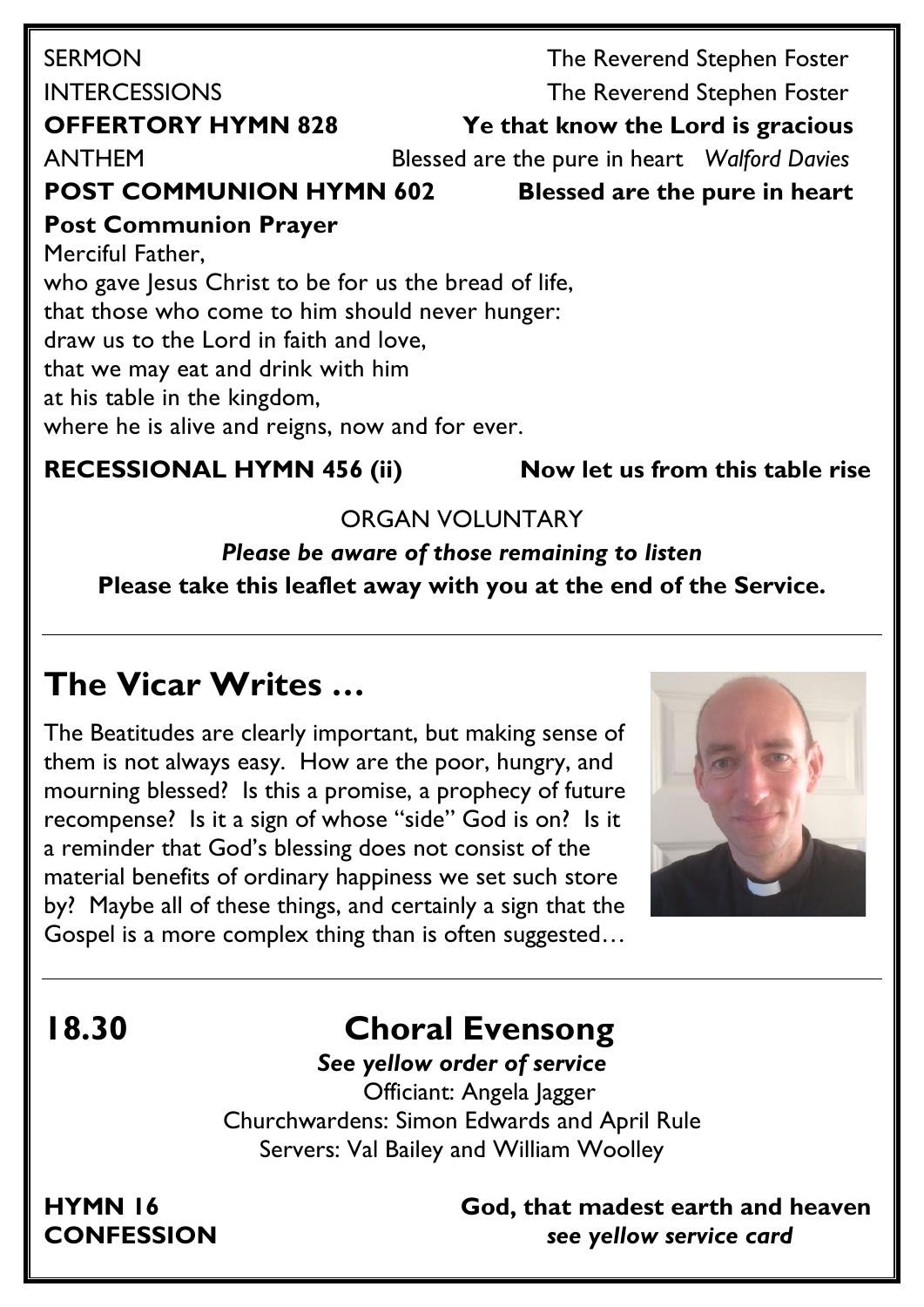RESPONSES *sung by the choir Bramma* **PSALM 6 see music sheet** FIRST LESSON Wisdom 11.21 - 12.11 *read by Andrew Curry*

 $21$  For it is always in your power to show great strength, and who can withstand the might of your arm?  $22$  Because the whole world before you is like a speck that tips the scales, and like a drop of morning dew that falls on the ground.  $23$  But you are merciful to all, for you can do all things, and you overlook people's sins, so that they may repent.  $24$  For you love all things that exist, and detest none of the things that you have made, for you would not have made anything if you had hated it.  $25$  How would anything have endured if you had not willed it? Or how would anything not called forth by you have been preserved?  $26$  You spare all things, for they are yours, O Lord, you who love the living. 12 For your immortal spirit is in all things.  $2$  Therefore you correct little by little those who trespass, and you remind and warn them of the things through which they sin, so that they may be freed from wickedness and put their trust in you, O Lord.  $3$  Those who lived long ago in your holy land  $^4$  you hated for their detestable practices, their works of sorcery and unholy rites,  $5$  their merciless slaughter of children, and their sacrificial feasting on human flesh and blood. These initiates from the midst of a heathen cult,  $6$  these parents who murder helpless lives, you willed to destroy by the hands of our ancestors,  $^7$  so that the land most precious of all to you might receive a worthy colony of the servants of God.  $8$  But even these you spared, since they were but mortals, and sent wasps as forerunners of your army to destroy them little by little,  $9$  though you were not unable to give the ungodly into the hands of the righteous in battle, or to destroy them at one blow by dread wild animals or your stern word. But judging them little by little you gave them an opportunity to repent, though you were not unaware that their origin was evil

and their wickedness inborn,

and that their way of thinking would never change.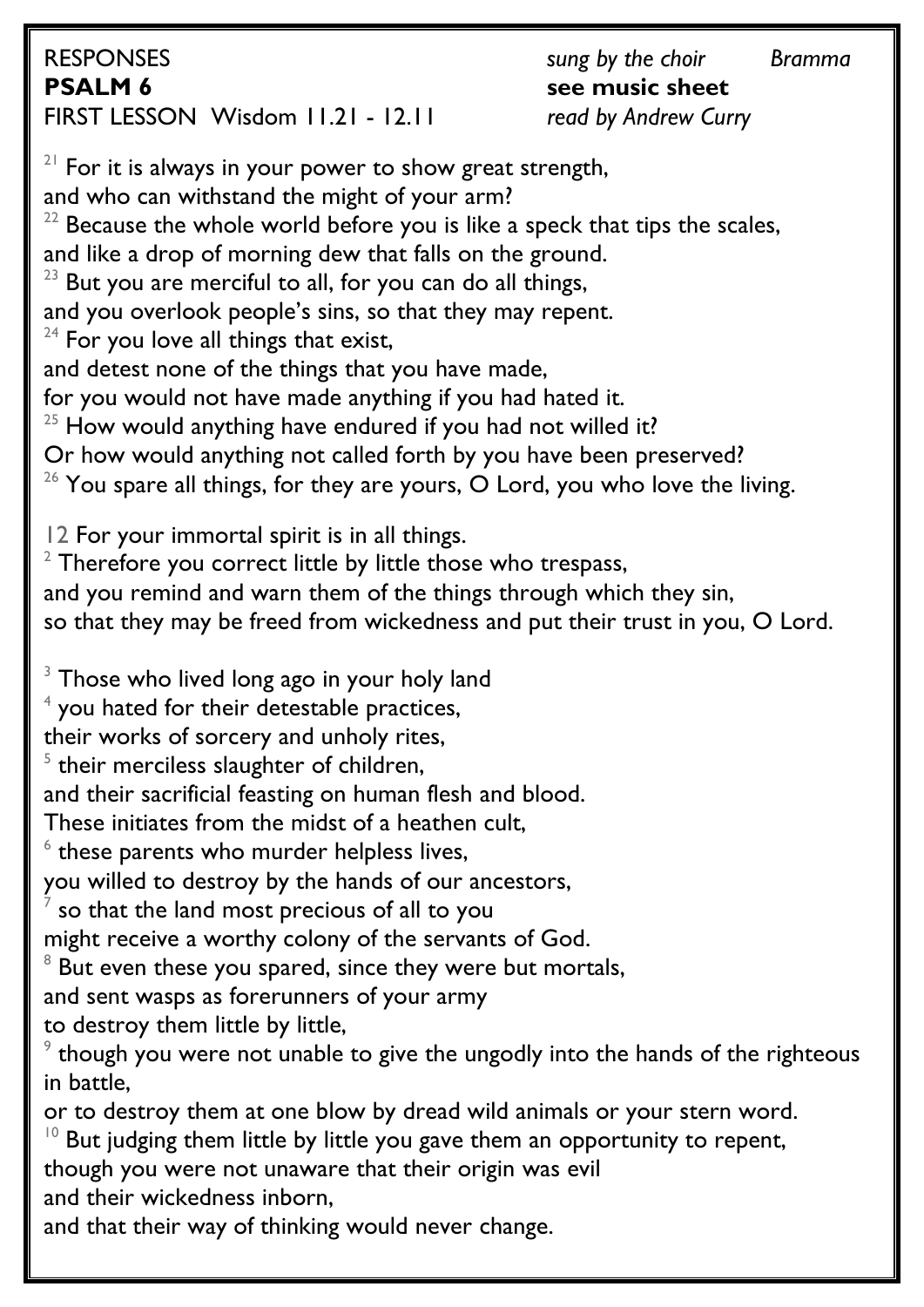$11$  For they were an accursed race from the beginning, and it was not through fear of anyone that you left them unpunished for their sins.

### **MAGNIFICAT** see music sheet

SECOND LESSON Galatians 4. 8-20 *read by Brenda Thompson*

8 Formerly, when you did not know God, you were enslaved to beings that by nature are not gods. <sup>9</sup>Now, however, that you have come to know God, or rather to be known by God, how can you turn back again to the weak and beggarly elemental spirits? How can you want to be enslaved to them again?  $10$ You are observing special days, and months, and seasons, and years. <sup>11</sup>I am afraid that my work for you may have been wasted.

12 Friends, I beg you, become as I am, for I also have become as you are. You have done me no wrong. <sup>13</sup>You know that it was because of a physical infirmity that I first announced the gospel to you;  $14$  though my condition put you to the test, you did not scorn or despise me, but welcomed me as an angel of God, as Christ Jesus. <sup>15</sup>What has become of the goodwill you felt? For I testify that, had it been possible, you would have torn out your eyes and given them to me. <sup>16</sup>Have I now become your enemy by telling you the truth?  $17$ They make much of you, but for no good purpose; they want to exclude you, so that you may make much of them. <sup>18</sup>It is good to be made much of for a good purpose at all times, and not only when I am present with you. <sup>19</sup>My little children, for whom I am again in the pain of childbirth until Christ is formed in you, <sup>20</sup>l wish I were present with you now and could change my tone, for I am perplexed about you.

| <b>NUNC DIMITTIS</b>       | sung by the choir Hylton Stewart in C          |
|----------------------------|------------------------------------------------|
|                            | Please remain seated but stand for the Gloria. |
| <b>THE CREED</b>           | see yellow service card, p 3                   |
| <b>RESPONSES</b>           | Ferial                                         |
| <b>ANTHEM</b>              | Blessed are they S.S. Wesley                   |
| <b>PRAYERS</b>             | Angela Jagger                                  |
| <b>HYMN 664</b>            | How sweet the name of Jesus sounds             |
| <b>SERMON</b>              | Angela Jagger                                  |
| <b>HYMN 604</b>            | Brother, sister, let me serve you              |
| <b>DISMISSAL Plainsong</b> | The Lord be with you. And with thy spirit.     |
|                            | Let us bless the Lord. Thanks be to God!       |

ORGAN VOLUNTARY

*Please be aware of those remaining to listen* **Please take this leaflet away with you at the end of the Service.**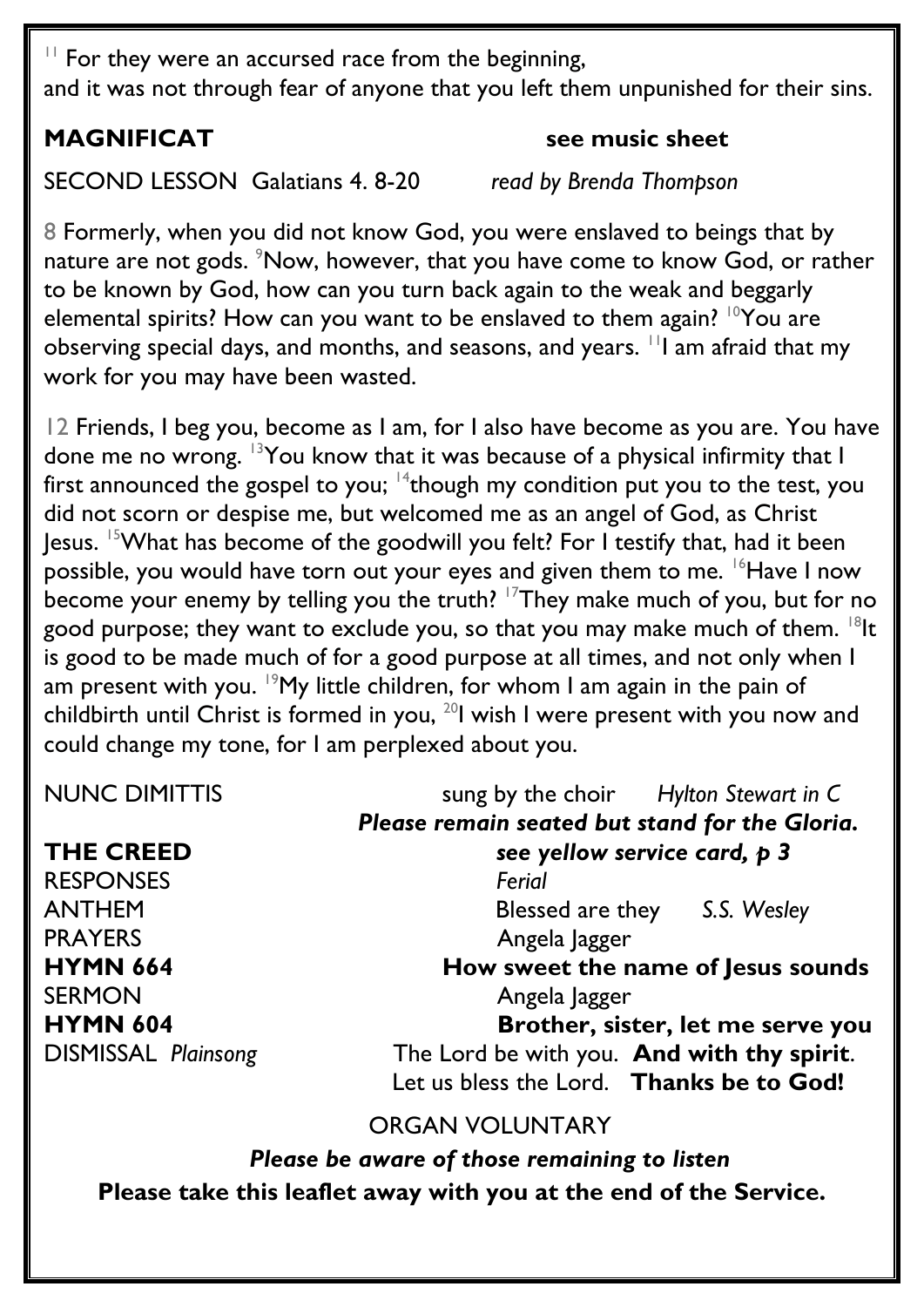## **The Week Ahead**

## **Monday**

14.30 House Group online. E-mail A.F. agger@dunelm.org.uk for the link.

### **Wednesday**

21.00 **Compline** via Zoom. To join, please use the link or codes below: <https://us04web.zoom.us/j/79313942222?pwd=OoECJYA2NM5WTcw9VkiXlFzq9ugaLx.1> Meeting ID: 793 1394 2222 Passcode: QzX9v2

### **Thursday**

- 10.30 **Holy Communion** Common Worship, Order 1 (traditional) Celebrant: The Reverend Jane Sharp
- 11.00 Coffee Drop-In at the back of the Church

## **Sunday Next - 2<sup>nd</sup> before Lent**

| 08.30 Holy Communion  | Celebrant: The Reverend Andrew Quigley      |
|-----------------------|---------------------------------------------|
| 10.30 Sung Eucharist  | Celebrant: The Reverend Andrew Quigley      |
|                       | Readings: Jeremiah 17.5-10 and Luke 6.17-26 |
| 18.30 Choral Evensong | <b>Officiant: Sheila Roberts</b>            |

## **FORTHCOMING CONCERT**

**The University of Leicester Chamber Ensemble Plays the Trout Quintet by Schubert.** Sunday 27<sup>th</sup> February at 3-45pm. Come and enjoy Tea and Cakes and Schubert's sublime music. **Volunteers to serve tea and provide cakes would be much appreciated.** Please contact Church office. Tickets £5 on the door with all proceeds to St. James the Greater Church funds.

**WORLD DAY OF PRAYER** is celebrated in over 120 countries. This year the service has been prepared by the women of England, Wales and Northern Ireland on the theme, "I know the plans I have for you." Services will be held on Friday 4<sup>th</sup> March at 2 pm in St. John the Baptist Church, Clarendon Park Road, and at 7.30 pm in the Friends Meeting House on Queens Road. All are welcome to attend. If you want to take a reading part, please tell Vicky Roe via the church office on 0116 2542111 or E-mail: [office@stjamesthegreater.org.uk](mailto:office@stjamesthegreater.org.uk)

**THANK YOU FOR THE STAMPS** Cherry Followay thanks all those who donated stamps for Inter Care to help raise funds for the most vulnerable patients in sub-Saharan Africa. In addition to stamps, the charity can also take jewellery, small electrical devices, branded printer inkjets, old bank notes and coins to be sold or recycled. Please leave any donations on the back tables at church in an envelope or bag marked for the attention of Cherry Fulloway.